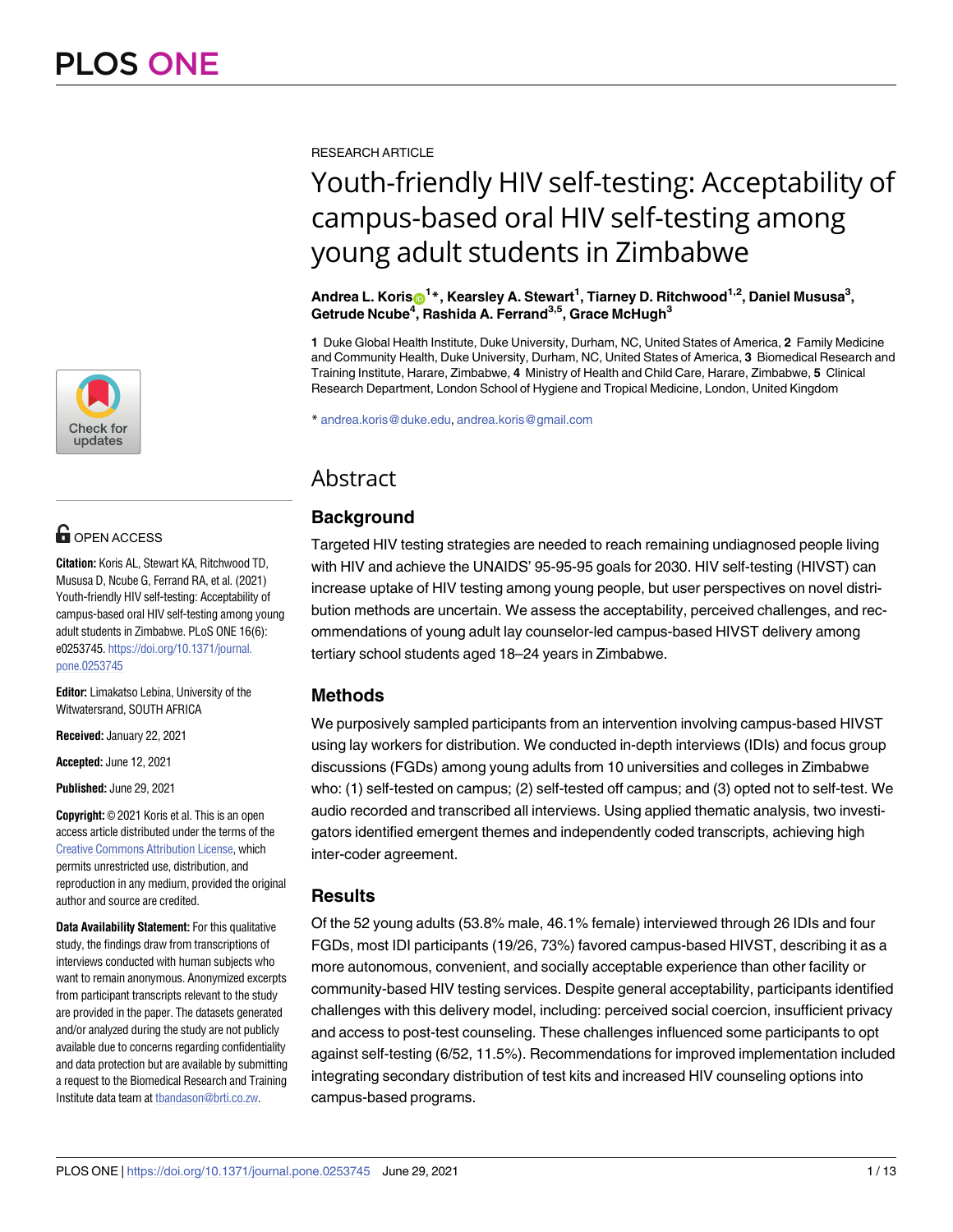<span id="page-1-0"></span>**Funding:** GM received funding for this research from the European & Developing Country Trials Partnership, grant number TMA2017CDF-1923. RF is funded by the Wellcome Trust through a Senior Fellowship in Clinical Science (206316\_Z/17/Z). The funders had no role in the study design, data collection and analysis, decision to publish, or preparation of the manuscript.

**Competing interests:** All authors declare that they have no competing interests.

## **Conclusions**

Barriers to HIV testing among young people are numerous and complex. As the number of new HIV infections among youth continue to grow worldwide, targeted strategies and youth friendly approaches that increase access to testing are needed to close the diagnostic coverage gap. This is the first study to describe young adult acceptance of campus-based delivery of HIVST by lay counselors in Zimbabwe.

## **Introduction**

HIV testing is a crucial entry point for uptake of HIV prevention and treatment services [\[1](#page-10-0)]. To meet the UNAIDS' 95-95-95 targets for ending AIDS by 2030, 95% of people living with HIV (PLWHV) should be diagnosed, 95% of those diagnosed should be taking antiretroviral therapy (ART), and 95% of those on ART should be virally suppressed. Yet two decades of global health programming that expanded HIV testing at community- and facility-based sites achieved only 79% global diagnostic coverage, according to UNAIDS 2019 estimates [\[2\]](#page-10-0). This gap in diagnostic coverage reflects considerable heterogeneity across age group and geographic region. Youth (ages 15–24) are less likely to access HIV testing than adults (ages 25–49) [[3](#page-10-0)], and they are disproportionately affected by HIV; in 2018, an estimated one third of all new infections occurred in the 15–24 age group [[4\]](#page-10-0), with 73% of new infections among youth occurring in Africa [[5\]](#page-10-0). HIV self-testing (HIVST) may increase the uptake and frequency of testing for youth and others unlikely to test  $[6-8]$  $[6-8]$ , and has shown to be an acceptable method to learn one's HIV status without risk of self or social harm [\[9](#page-11-0)].

In Zimbabwe, despite strong gains made to increase diagnostic coverage over the last decade, approximately half of youth had tested for HIV according to a 2015–2016 Zimbabwe population-based survey (ZIMPHIA) [\[10\]](#page-11-0). Young people do not access HIV testing due to perceived or actual barriers of accessibility, perceptions of limited support from social networks, concerns over confidentiality and fear of stigma from healthcare providers  $[11-13]$ . They want to see convenient, non-judgmental, free HIV testing services prioritized and made available in spaces easily accessible to them  $[14, 15]$  $[14, 15]$  $[14, 15]$  $[14, 15]$  $[14, 15]$ . Youth-friendly delivery options for HIV testing are needed to improve knowledge of serostatus and reduce new infections among youth [[16](#page-11-0)].

In 2015, Zimbabwe developed a national policy on HIVST and initiated large-scale implementation under the HIV Self-Testing Africa (STAR) initiative. Results from the STAR trial demonstrate how targeted roll-out of HIVST across multiple distribution models can increase coverage of HIV testing and contribute to case finding among populations unlikely to test, including youth [\[6\]](#page-10-0). While HIVST is available in a number of private clinics and pharmacies across Zimbabwe, offering HIVST and counseling in venues primarily frequented by youth may provide more accessible, less stigmatizing opportunities for them to test.

Delivery of HIVST on tertiary school campuses is one such option. In South Africa, where similarly to Zimbabwe youth account for a disproportionate number of new HIV infections but are less likely to test than adults [[4,](#page-10-0) [17](#page-11-0)], a study investigating the acceptability of HIVST distribution on college campuses found the delivery of unsupervised HIVST was highly accepted by students [[18](#page-11-0)]. A similar study in the Democratic Republic of Congo found that both supervised and unsupervised HIVST was favored among university students [\[19\]](#page-11-0). More research is needed to understand the factors that impact acceptability and uptake of HIVST at tertiary-level schools, so youth-focused testing strategies can be improved. Here, we describe Zimbabwean young adults' (ages 18–24) [[20](#page-11-0)] acceptability of a lay counselor-led campusbased distribution of HIVST, and their recommendations for future implementation.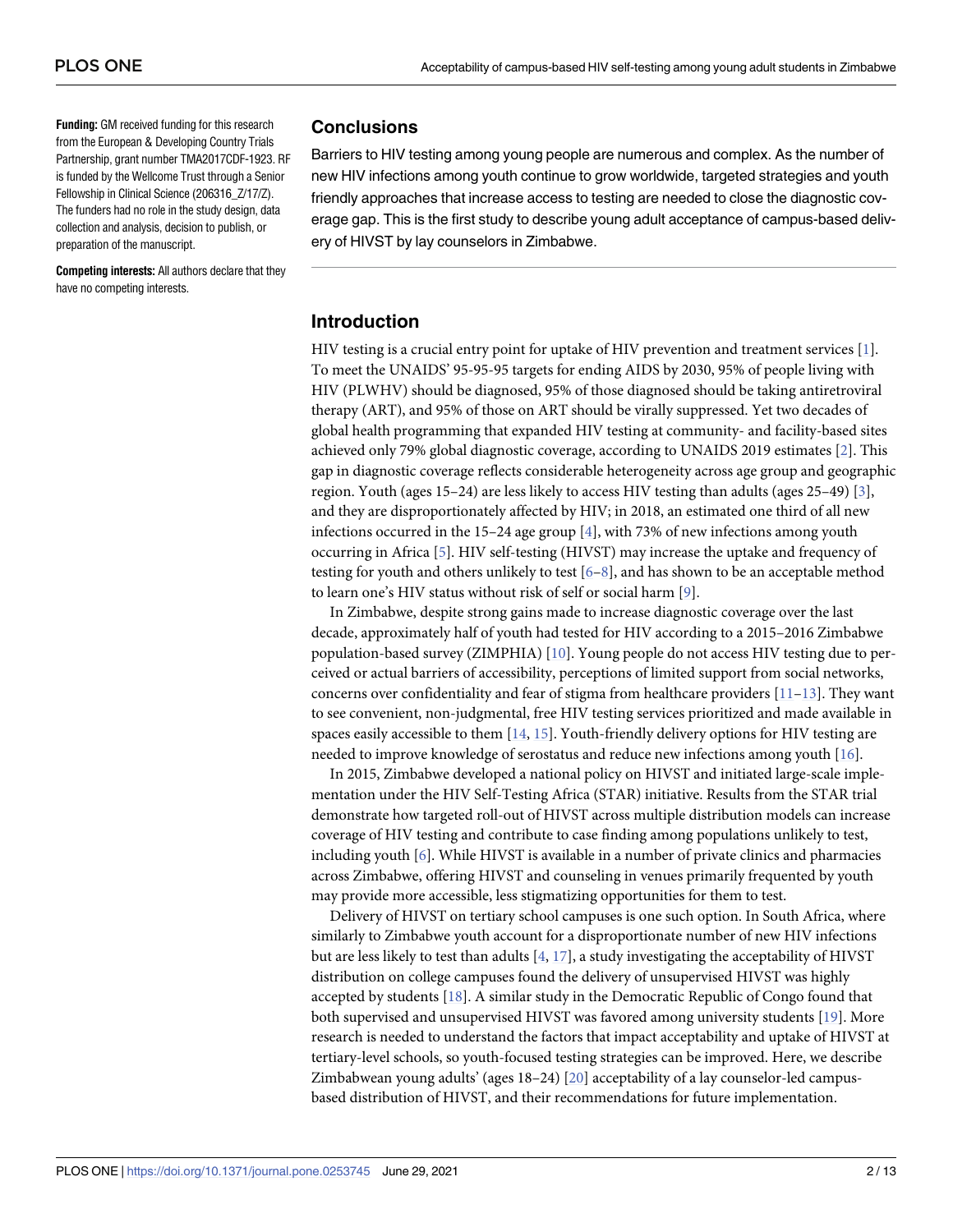#### <span id="page-2-0"></span>**Methods**

We conducted qualitative research within the Feasibility and Acceptability of HIV Self-Testing study (FAST), an interventional study that evaluated HIVST uptake among young adults at tertiary educational institutions in Zimbabwe. The qualitative sub-study was implemented concurrently with the FAST study, and it was conducted in accordance with the consolidated criteria for reporting qualitative research (see S1 [File\)](#page-9-0) [[21](#page-11-0)].

#### **HIV testing methods**

From June 2019 to March 2020, the FAST study distributed oral HIVST kits (OraQuick Rapid HIV-1/2 Anti body self-test $\circledR$ ) for free to 6,296 young adults at 13 universities and technical vocational colleges across Zimbabwe. Prior to beginning distribution at each site, members of the study team advertised the program on campus radio shows and distributed brochures to generate traffic to the testing booths. Testing booths were staffed by trained young adult counselors who instructed participants to accurately use the oral swab and interpret test results. Participants elected to test on-site, or off-site at a location of their choosing. Participants who self-reported reactive test results received confirmatory blood-based testing by an on-site provider with the study team, in line with Zimbabwe National HIV testing policy [\[22\]](#page-11-0). Each person with a reactive test took two point of care rapid diagnostic test kits, one Standard Q HIV  $1/2$  Ab 4-Line $\Re$  and one Chembio HIV  $1/2$  STAT-PAK $\Re$ , which were administered in a private booth by one of the study team members certified in HIV testing and counseling. Participants who received a positive blood-based result received counselling and referrals to nearby clinics and had a follow up phone call within four weeks to determine if they had successfully linked to care. Participants eligible for the qualitative interviews and focus groups were students who (1) had not had an HIV test in the previous three months; (2) were not known to be living with HIV; and (3) tested on-site, off-site, or opted not to self-test when they approached the distribution points.

#### **Participants and recruitment**

The qualitative research team consisted of lead qualitative researcher (ALK), research assistant (DM), and the FAST principal investigator (GM). In total, we recruited 52 young adults from 10 FAST distribution sites in Harare, Bindura, and Masvingo, Zimbabwe (see S1 [Table](#page-10-0)). For IDIs, 26 individuals were purposively sampled from a list of participants who approached the distribution table to learn more about the study, opted in or out of HIVST, and consented to undertake a qualitative interview. We used a maximum variation approach [[23](#page-11-0)] and intentionally varied the demographic attributes of participants by gender and testing selection (selftested on-site, off-site, or opted not to test) in order to maximize a broad representation of participant types within each selected category (see Table 1).

| <b>Sex</b> | <b>HIVST</b>      | <b>Number Recruited</b> |
|------------|-------------------|-------------------------|
|            | Selection         |                         |
| Male       | Tested on-site    |                         |
|            | Tested off-site   | 3                       |
|            | Opted not to test |                         |
| Female     | Tested on-site    | h                       |
|            | Tested off-site   |                         |
|            | Opted not to test |                         |

#### **Table 1. Purposive sampling framework of IDI participants.**

<https://doi.org/10.1371/journal.pone.0253745.t001>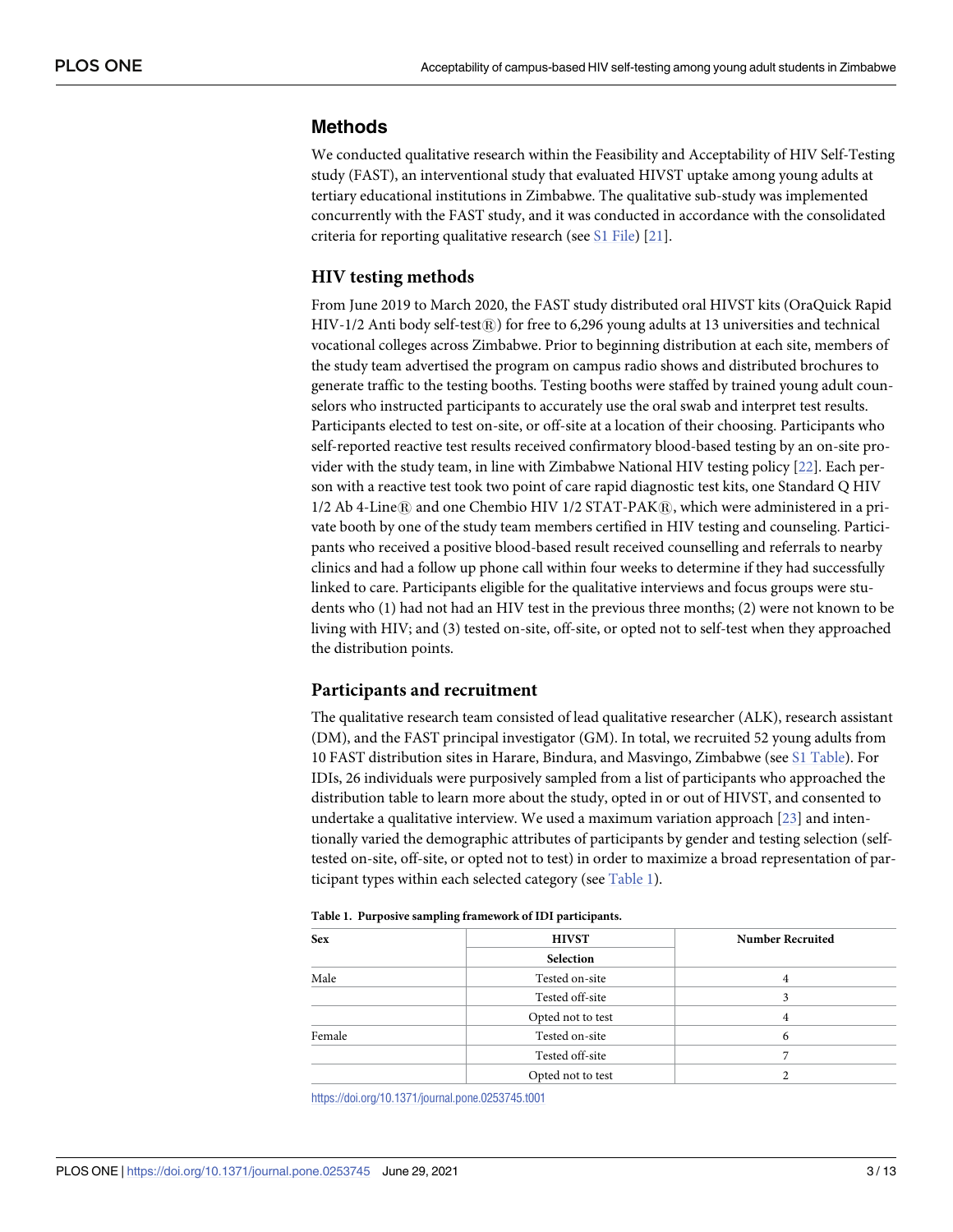<span id="page-3-0"></span>We conveniently sampled 26 participants to participate in four FGDs. DM approached potential participants at the distribution sites; if they met the participant eligibility criteria and provided informed consent, they were scheduled to participate in a mixed-gender FGD.

#### **Data collection and qualitative analysis**

All interviews were conducted by DM, a young adult Zimbabwean male research assistant trained in qualitative methods. He facilitated IDIs and FGDs in English, Shona or a mix of both, following the preference of the participant. Participants received 5 USD in airtime vouchers as compensation for their time. An additional member of the study team who was trained in youth-friendly qualitative data collection methods attended all FGDs to take notes and document nonverbal expressions of the participants. The notetaker, DM, and ALK convened after each FGD to discuss emergent themes and suggested probes for future FGDs. Audio recordings were transcribed in the language in which they were performed and translated into English, with key identifying information redacted. Another Shona speaking study member not involved in the facilitation, translation or transcription of the interviews reviewed translated transcripts against audio files, to optimize accuracy of translation. Interviews took place in a private location on campus, and lasted approximately 50 minutes. The pre-tested IDI topic guides contained open-ended probes related to acceptability and perceived challenges associated with campus-based HIVST (see S2 [File](#page-10-0)). The FGD topic guide included open-ended questions that solicited young adults' recommendations for improving youth-friendly delivery of HIVST at tertiary level schools (see S3 [File](#page-10-0)). Data saturation was anticipated after approximately 25 interviews [[24\]](#page-11-0) and five FGDs [[25](#page-12-0)]. After conducting qualitative activities at the first 10 FAST distribution sites, we reached thematic saturation.

We used applied thematic analysis to analyze data in NVivo 12 [\[26\]](#page-12-0). To create the codebook, we compared transcripts and grouped common responses under deductive codes derived from the topic guides, and inductive codes that emerged from the data. To pilot the preliminary codebook, ALK and DM independently coded a sub-selection of transcripts, and denoted any necessary additions, changes, or updates to the codes. They reviewed their coded transcripts together, assessing for consistency in code application, and discussed their suggested updates to the codebook. Upon agreeing on a finalized version of the codebook, ALK and DM coded 25% of the data, and ran an interrater reliability query to determine consistency in the application and segmentation of codes. Upon discussion and further revisions to the codebook, they recoded the previously coded text using the finalized codebook. ALK coded the remaining transcripts using the agreed upon codebook, created data reduction tables to denote frequency of major and minor codes, and drafted memos to explore relationships between themes and sub themes.

#### **Ethical statement**

The following review boards approved the FAST study: Biomedical Research and Training Institute, the Medical Research Council of Zimbabwe, and Duke University (2019–0268). All study participants provided written informed consent.

#### **Results**

In total, 52 young adults took part in our study [\(Table](#page-4-0) 2); across 10 colleges and universities. Of the total sample, four individuals had reactive self-test results which were confirmed positive with blood-based testing, and 41 had non-reactive results. One individual had a false-reactive result, which was later confirmed negative with blood-based testing. Participants cited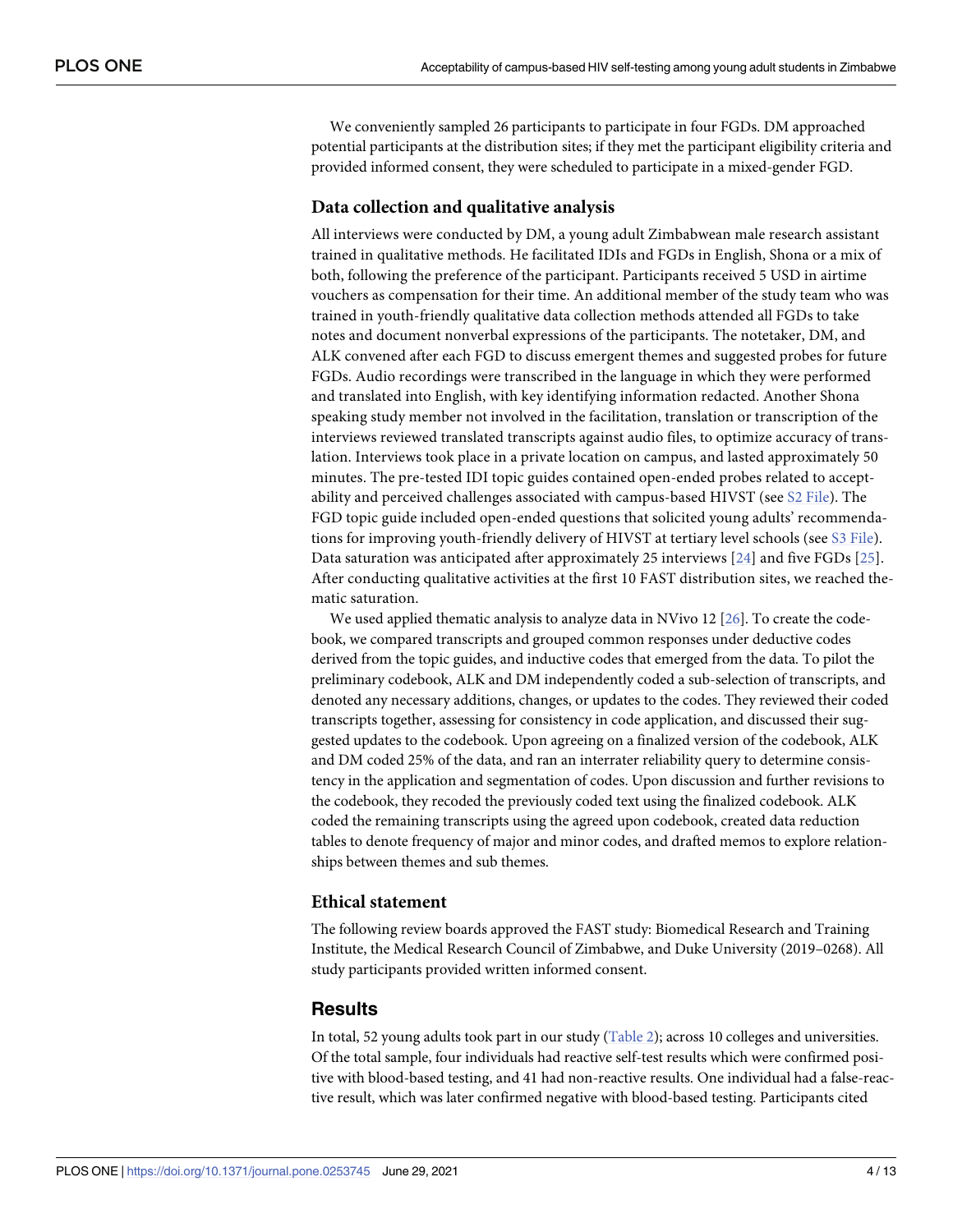|                                    | IDI<br>$(n = 26)$ | FGD<br>$(n = 26)$        |
|------------------------------------|-------------------|--------------------------|
|                                    |                   |                          |
| Age, years                         |                   |                          |
| Range                              | $18 - 24$         | $18 - 24$                |
| Gender                             |                   |                          |
| Female                             | 15                | 13                       |
| Male                               | 11                | 13                       |
| Place of study                     |                   |                          |
| Technical vocational college (4)   | 16                | 26                       |
| Teaching college (3)               | $\overline{c}$    | $\overline{\phantom{0}}$ |
| University (3)                     | 8                 | $\overline{\phantom{a}}$ |
| HIV Self-Test Location             |                   |                          |
| On-Site                            | 10                | 20                       |
| Off-Site                           | 10                | 6                        |
| Did not test                       | 6                 | $\overline{\phantom{0}}$ |
| <b>Test Result</b>                 |                   |                          |
| Negative                           | 15                | 26                       |
| Reactive (positive)                | $\overline{4}$    | $\overline{\phantom{0}}$ |
| False-reactive                     | 1                 | $\overline{a}$           |
| Last Tested for HIV                |                   |                          |
| Never tested                       | 10                | $\qquad \qquad -$        |
| 3-12 months                        | $\overline{4}$    | $\overline{\phantom{0}}$ |
| $13-24$ months                     | 7                 | $\overline{\phantom{0}}$ |
| $25-60$ months                     | 5                 | $\overline{\phantom{0}}$ |
| Location of previous HIV test      |                   |                          |
| At a clinic or hospital            | 13                | $\qquad \qquad -$        |
| Self-test purchased at pharmacy    | $\mathbf{1}$      | $\qquad \qquad -$        |
| At school health clinic            | 1                 | ۰                        |
| At a school-based testing campaign | $\mathbf{1}$      | $\overline{\phantom{0}}$ |

#### <span id="page-4-0"></span>**[Table](#page-3-0) 2. Participant demographics.**

<https://doi.org/10.1371/journal.pone.0253745.t002>

various reasons for accessing HIVST on campus, including: recent risky sexual experience, curiosity to try a new diagnostic technology, and a desire to follow preventative health guidelines and 'know one's status'. Six participants opted out of campus-based HIVST, i.e., they approached the distribution team to learn more about the study, did not proceed to HIVST, but agreed to undertake a qualitative interview.

Of all IDI participants ( $n = 26$ ), 61.5% ( $n = 16$ ) reported previously testing for HIV, 81%  $(n = 13)$  of whom had accessed facility-based testing. Of participants who took a HIVST  $(22/26)$ , 30% (n = 6) reported testing for the first time, with four of these first-time testers opting to test onsite. Questions related to personal history of HIV testing were not asked of FGD participants to safeguard their privacy.

Themes in the data emerged within two broad categories: acceptability of and concerns with campus-based HIVST. Factors that contributed participants' acceptance of this distribution modality were a perceived increase in autonomy and convenience. Additionally, some participants felt that campus-based distribution of HIVST created an environment of social acceptability around HIV testing more broadly. Factors that contributed to participants' concerns with campus-based HIVST distribution were a perceived lack of privacy and insufficient post-test counseling, as well as experiences of socially coerced testing.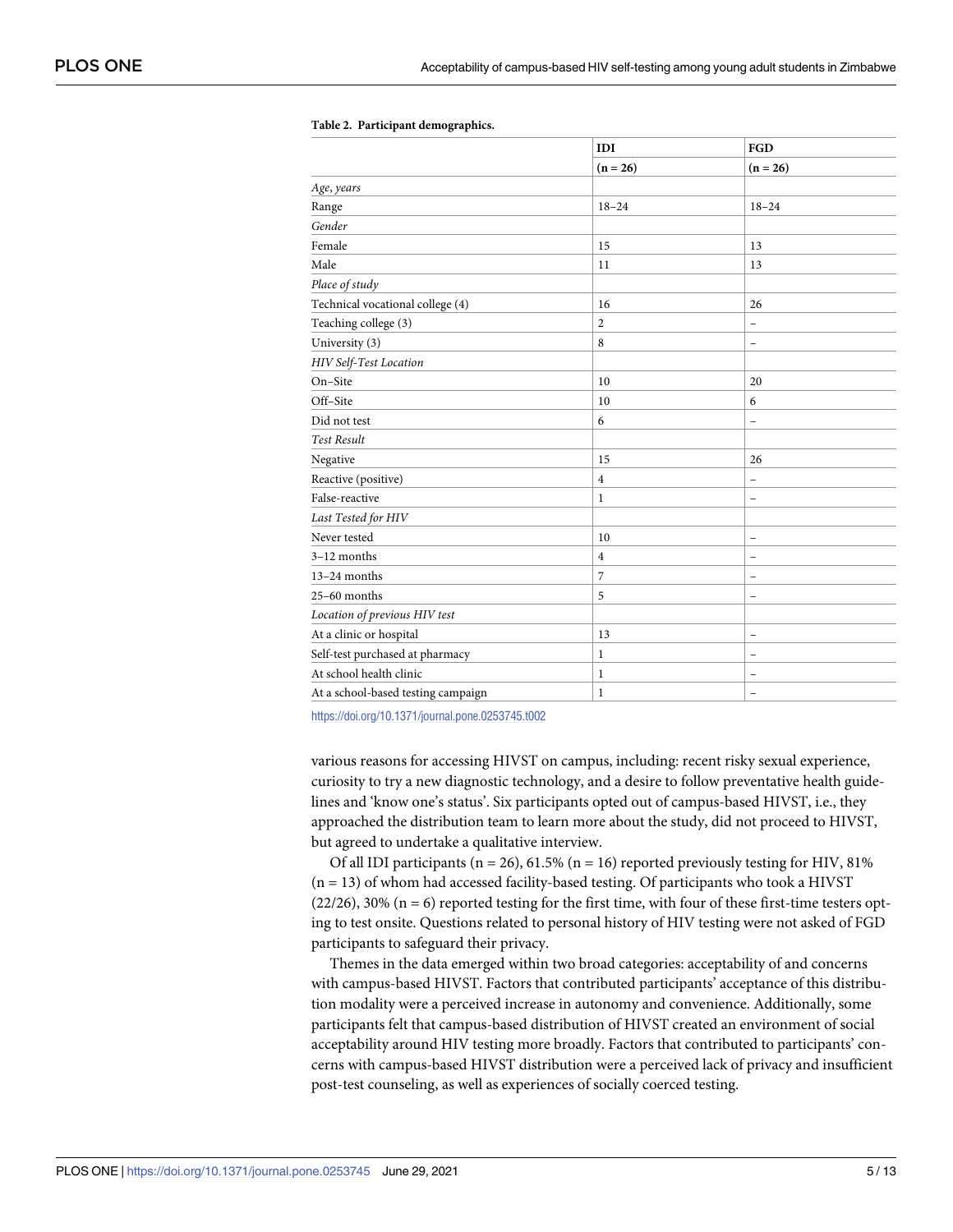#### **Acceptability of campus-based HIVST**

The vast majority of young adults positively endorsed campus-based delivery of HIVST (19/26 IDI participants). They cited a perceived increase in autonomy, convenience, and social acceptability as attractive elements of this distribution modality.

**Autonomy.** Many participants felt that campus-based HIVST offered them more autonomy than facility or community-based HTS. Participants across study sites agreed that the flexibility of the campus-based model allowed them to determine what level of privacy they wanted, and to control who, if anyone, had access to their test results. Having the choice to decide how, when, where, and with whom to test for HIV was a highly desirable aspect of campus-based delivery of HIVST. Participants who opted to test off-site, the majority of whom reported having previously tested for HIV, noted that the ability to complete the test independently was their primary incentive for taking a HIVST.

For many, the autonomy to choose where one tested, and what support network they mobilized, was an empowering experience. One participant reflected that her experience of self-testing on campus influenced her to take a more active role in managing her sexual health through routine HIV testing:

"But I was very happy [to take the self-test] and...let's just say that I'm negative right now, I *now know what I have to do protect myself*. . .*it's sort of like, now a responsibility to continue to be negative and not stumble upon getting HIV. So, it's now work to me. The experience was it was an eye-opener because I'm negative, now I have the responsibility to carry on my life in a straight manner so I don't become a victim of HIV." (Female, HIV-)*

**Convenience.** The majority of participants, regardless of their chosen testing location, favored the convenience of campus-based HIVST. As students, participants discussed their anxiety about maintaining academic success, while navigating new relationships and managing their sexual health. Many cited demanding exam schedules or increasing city bus fare as factors that took precedence over testing for HIV. The convenience of HIVST on campus allowed participants to better navigate their competing priorities.

Of the six participants who opted not to self-test, three reported their decision against taking a self-test on campus was in part related to pressing academic requirements which required their focus. They discussed their intent to take a self-test in the future, at a time when a potential positive test result would not interfere with their academic success:

#### "I am not ready because I am facing exams, and if I found out that, that the virus-it may affect *me. I think maybe after the exams when everything has settled down." (Male, opted out of HIVST)*

**Social acceptability.** Participants who tested on-site expressed that young adult lay counselor led delivery of HIVST on campus generated an increased sense of social acceptability around HIV testing. Testing with their age cohort in a familiar environment appeared to reduce perceived stigma typically associated with testing uptake in traditional venues accessed or staffed by adults. Some participants discussed how the open layout of the distribution campaign station projected an image of student buy-in, which influenced individuals to join the crowd and take a self-test. This participant who learned of her positive status while self-testing reflected on how campus-based delivery of HIVST created an environment conducive to testing:

*"Self-testing at college, everyone was doing it*. . .*at Bindura university everyone was doing it.* There is no one who will go around saying I saw so and so getting a self-test kit. No, because *everyone was getting them. It wasn't something that was unique." (Female, HIV+)*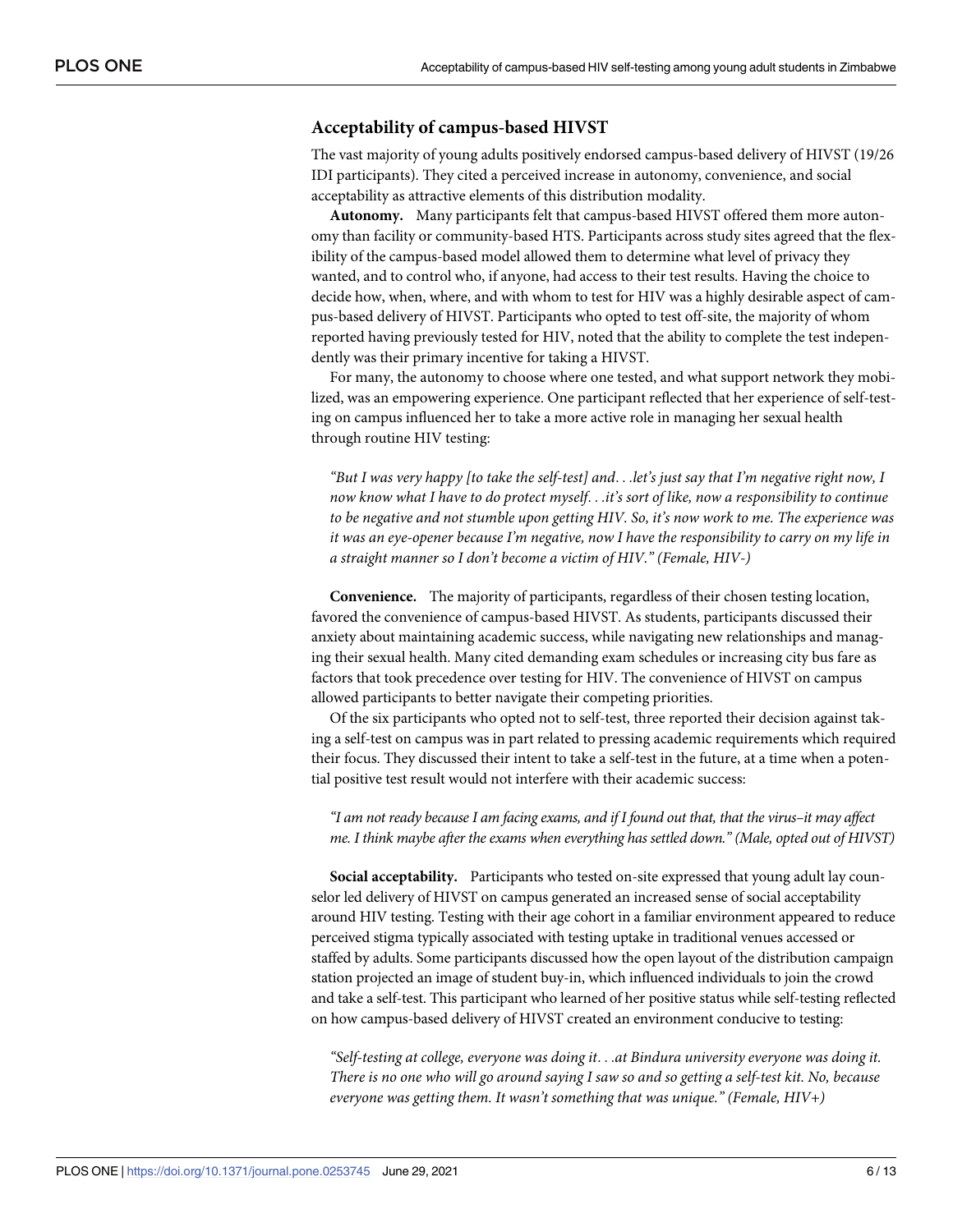Participants who tested off-site also remarked that the youth-friendly communication and non-medical demeanor of the young adult lay counselors encouraged them to access the HIVST services being offered.

"I don't know why, I can't explain it but those people with white clothes... just going there [to *the health clinic], they are serious people*. . .*So, when I came here and saw people dressing* casually in ways that I can relate to, I told myself this is a good thing, this is a good opportu*nity, so I came to get tested." (Male, HIV-)*

One participant who tested positive remarked that the lay counsellors' willingness to share openly about their own experiences testing for HIV helped her to accept her status and link to care:

"*Overall*, *they [the lay counsellors] were just fine*. *They also disclosed their statuses to me and they were like*, *'You can hardly tell*! *That is why you probably didn't suspect anything*, *and the reason why you can't*, *is that we are on medication*.*' So*, *it became easier to accept*." *(Female*, *HIV+)*

#### **Concerns with campus-based HIVST**

A small number of young adults (7/26 IDI participants) did not endorse campus-based HIVST, citing perceived risks associated with this distribution modality including lack of privacy, social coercion, and insufficient post-test counseling.

**Lack of privacy.** The majority of participants who tested off-site reported that the social nature of campus-based testing contributed to their decision to test at home, or in their hostel rooms; they were concerned about maintaining the privacy of their test results in front of their fellow students. While they reported the lay counselor delivery of HIVST contributed to a less stigmatizing experience of seeking testing, they preferred to test themselves privately.

Participants who opted not to test also cited lack of privacy as a concern which contributed to their decision against using campus-based HIVST. When asked about his perceptions of the campus-based HIVST distribution model, this participant shared:

"Ah, I think to some extent, it's of great importance. And, to a lesser extent, it is not kind of *good* . . .*In terms of atmosphere*, *it should be comfortable*, *so that your activity is yours alone*. *Yeah*, *the atmosphere is friendly*. *But this current set-up*, *I dislike it because it is an open environment*. . . *there is transparency*. *It is too open*.*"* (*Male*, *opted out of HIVST*)

**Social coercion.** Social coercion emerged as a cross-cutting theme related to participant experiences with campus-based HIVST. The first commonly discussed type of coercion, involving young women pressuring their male partners to test, was framed as well-intentioned and empowering. Young women indicated that campus-based HIVST empowered them to promote testing and negotiate safer sex practices with their male partners, because it offered an immediate, convenient, and accessible option that they would not be able to refuse.

When asked if she thought her partner would also use the HIVST on campus, this young woman shared her perspective on how campus-based delivery of HIVST, or a secondarily distributed kit, could increase her negotiating power within her relationship:

"I will have to force him to do it. The thing is that, if he refuses to get tested I'll have to force him, because a self-test is only him and me. So, there's no need for him to refuse, because no *one will be watching him getting tested. So, it should be fine." (Female, HIV-)*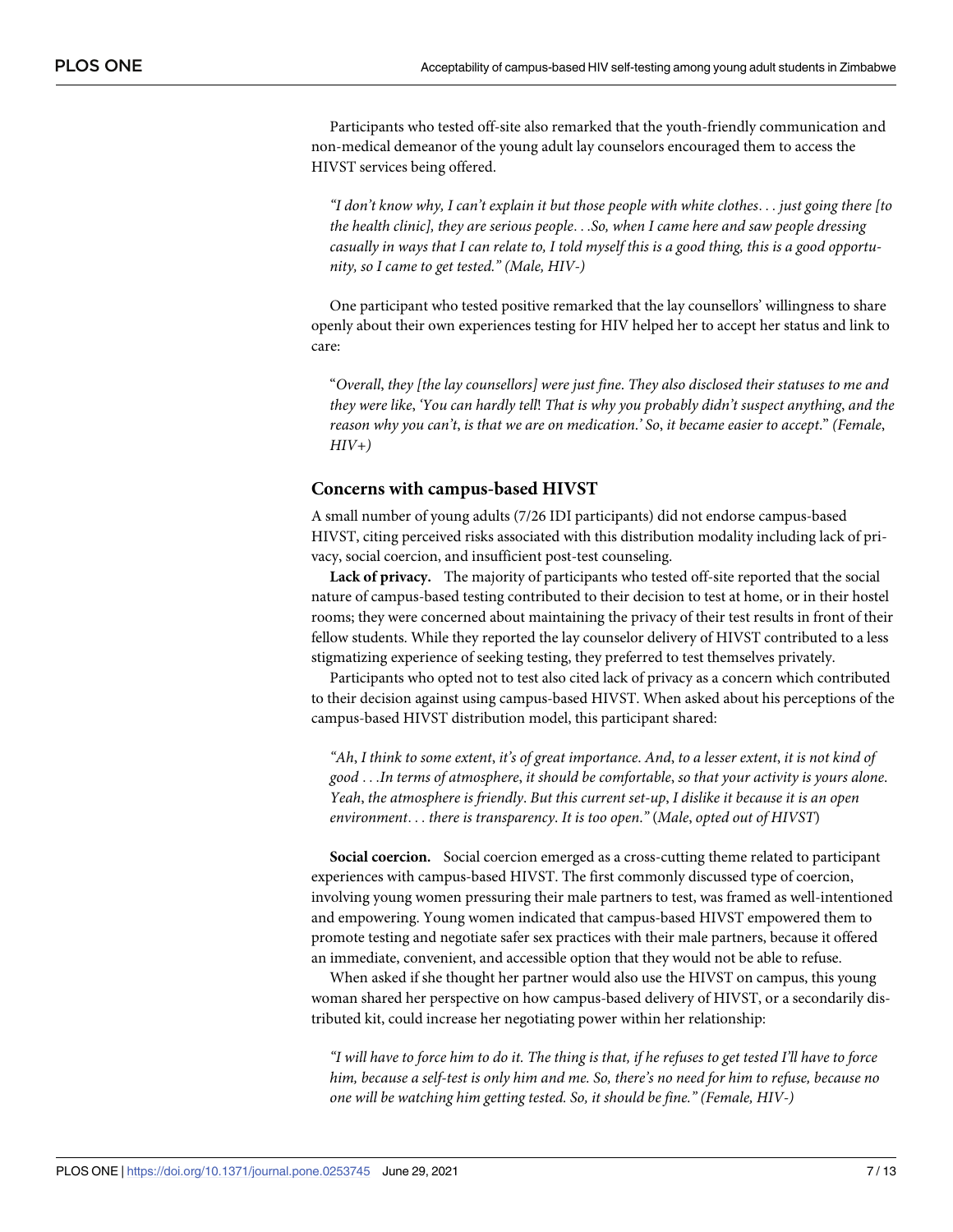The second commonly discussed type of coercion occurred between groups of friends. Given the social nature of campus-based distribution, most participants were encouraged to test by their friends, approached the distribution campaign station in groups or pairs, and often decided to test together regardless if they tested on-site or off-site. This participant who tested reactive and was later confirmed HIV positive shares that while they were originally motivated to test from the encouragement of their friends, they felt pressured to disclose their results to their friends who tested with them.

"After getting this self-test kit, my friend came to me in the morning and she said, "I tested and I think you should do it." Then I am like, "I don't think I am ready yet." I said this probably because I wanted to do it later on, I was going to save it. Then she was like, "No, just do it... just *close the doors and make sure that no one is around." So, then I did it." (Female, HIV+)*

**Post-test counseling and linkage to care.** Participant preferences for campus-based HIVST revealed competing desires for complete autonomy while testing, and readily available access to post-test counseling services in the event of a reactive test result. Participants raised concerns about adequate access to post-test counseling services when using a HIVST on campus, citing fears that people who receive reactive results while testing alone with have adverse emotional reactions and will experience challenges in linking to care.

The perception of inadequate post-test counseling was a motivating factor for those participants opting out of campus-based delivery of HIVST. This participant discusses their preference for their partner to take a self-test at a clinic, where they anticipate she will be able to have the private, autonomous experience of self-testing while remaining safely embedded within the support network of a health facility.

"Well, I would like her to do a self-test at a clinic if she's comfortable to do it alone. I'm considering that maybe she might not like the results and she might decide to do a suicide of some sort...-I've heard so many cases of when people come out positively and think that's the end of it. But if you are around qualified people who can tell you that it is not the end of life, people who encour*age you to take the medication that they give you that help maintain your healthy body, I would* prefer for that person to go to a clinic and do the self-test there." (Male, opted out of HIVST)

Interestingly, participants with reactive test results were satisfied with the level of social support and post-test counseling offered by the young adult lay counselor team. Three of the four participants who reported testing positive with campus-based HIVST discussed how having a reactive self-test result compelled them seek confirmatory testing at a local clinic of their choosing. While they appreciated the option for additional linkage to care support, these individuals reflected on how the immediate need to confirm their results was the primary motivating factor for them to seek further testing at a clinic.

#### **Recommendations for future campus-based HIVST implementation**

Participants offered various recommendations for improving future campus-based HIVST implementation, including increasing post-test counseling options for testers, using young adult lay counsellors from outside of the school community to distribute HIVST, and providing secondary HIVST for partner-referred testing (see S2 [Table](#page-10-0)).

#### **Discussion**

The results of our study indicate that campus-based delivery of HIVST is highly acceptable among tertiary-level students. Students favored this distribution model because it enabled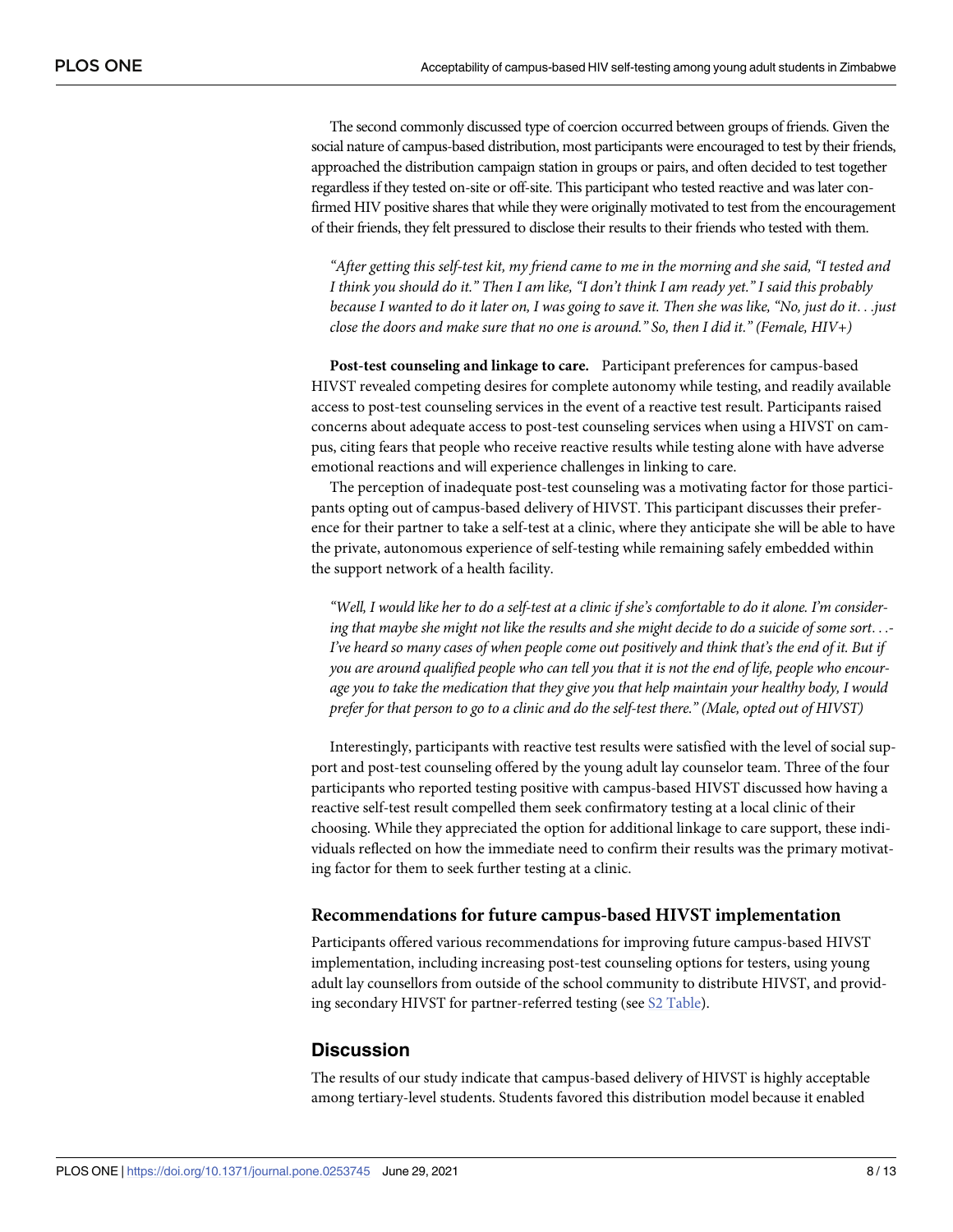<span id="page-8-0"></span>them to circumvent aspects of facility-based testing they viewed as barriers, including lack of privacy, confidentiality, convenience, and autonomy. Participants who tested on-site were primarily first-time testers and favored the 'supported, but autonomous' experience of testing in or near the campus-based distribution booths. The majority of participants who tested off-site reported previously testing for HIV, and were comfortable taking their kit to another location for use. The flexibility of campus-based distribution enabled multiple forms of engagement, empowering participants to assess their individual needs while deciding when, where, and with whom to test. Taking charge of one's own health motivates young adults to test for HIV [\[12,](#page-11-0) [27\]](#page-12-0); this resonates with our findings that a youth-friendly campus-based HIVST delivery option enabled participants to more easily access testing.

However, while many participants benefitted from the flexibility of campus-based distribution of HIVST, there were some participants who did not feel the distribution model provided sufficient privacy to comfortably test themselves for HIVST. Several participants who opted not to HIVST reported that the act of approaching the campus distribution booth in front of their peers diminished their privacy. Interestingly, this contrasts with the experience of other participants who felt that testing amongst their peers in a familiar environment generated a sense of social acceptability, projected the image of broad student buy-in, and reduced their experience of anticipated stigma. More research is needed to understand the nuances in perceptions of privacy and HIV testing for young adults.

Despite the positive reception of campus-based HIVST, participants raised several concerns. First, there were concerns about socially coerced testing. Given the social nature of the distribution sites, students approached the recruitment table in large or small groups. Often, participants decided to test on-site but did not want to wait in line to use the private testing booths, and opted to conduct their test on the grounds near the distribution campaign station. In cases such as these, several participants reported feeling subtly coerced by their friends to disclose their status after completing their self-test. It is important to note that coercive or mandatory HIV testing is never advised, but can occur inadvertently, including with HIVST [\[28\]](#page-12-0). It is imperative that non-facility based HIVST delivery models, including campus-based testing, develop clear protocols and communication materials so lay distributors can effectively sensitize self-testers against coercing partners, friends, or other social contacts into using HIVST.

Other notable concerns raised by participants included the lack of in-person support with campus-delivered HIVST, particularly for those who tested alone or received reactive results. Participants' perceptions around the value of privacy while testing ranged from the desire for total privacy with no support from staff, to partial privacy with easily accessible in-person support close on hand. Participants who opted to test on-site reported that their decision was motivated by a fear of conducting the self-test improperly, and the anxiety that testing positive while alone could lead to suicide or other self-harm. The HIV Self-Testing Africa (STAR) trial found no evidence of suicides or deaths related to uptake of HIVST across six HIVST implementation studies conducted in Malawi from 2011 to 2017 [\[9,](#page-11-0) [29\]](#page-12-0); however, the fear of suicidal ideation associated with testing alone is consistent with findings from previous research on HIVST acceptability in both adults and young adults [\[30–32\]](#page-12-0). Both on-site and off-site testers recommended increasing in-person support for first-time testers, and expanding post-test counselling options for couples in newly serodiscordant relationships and those with reactive test results.

Despite varying levels of need for staff support while testing, participants agreed that HIVST distributors should be young adult lay counselors, preferably from outside the school community. This finding differs from recent studies among young adults in Nigeria and Uganda that showed participants favored peer-to-peer distribution of HIVST, where they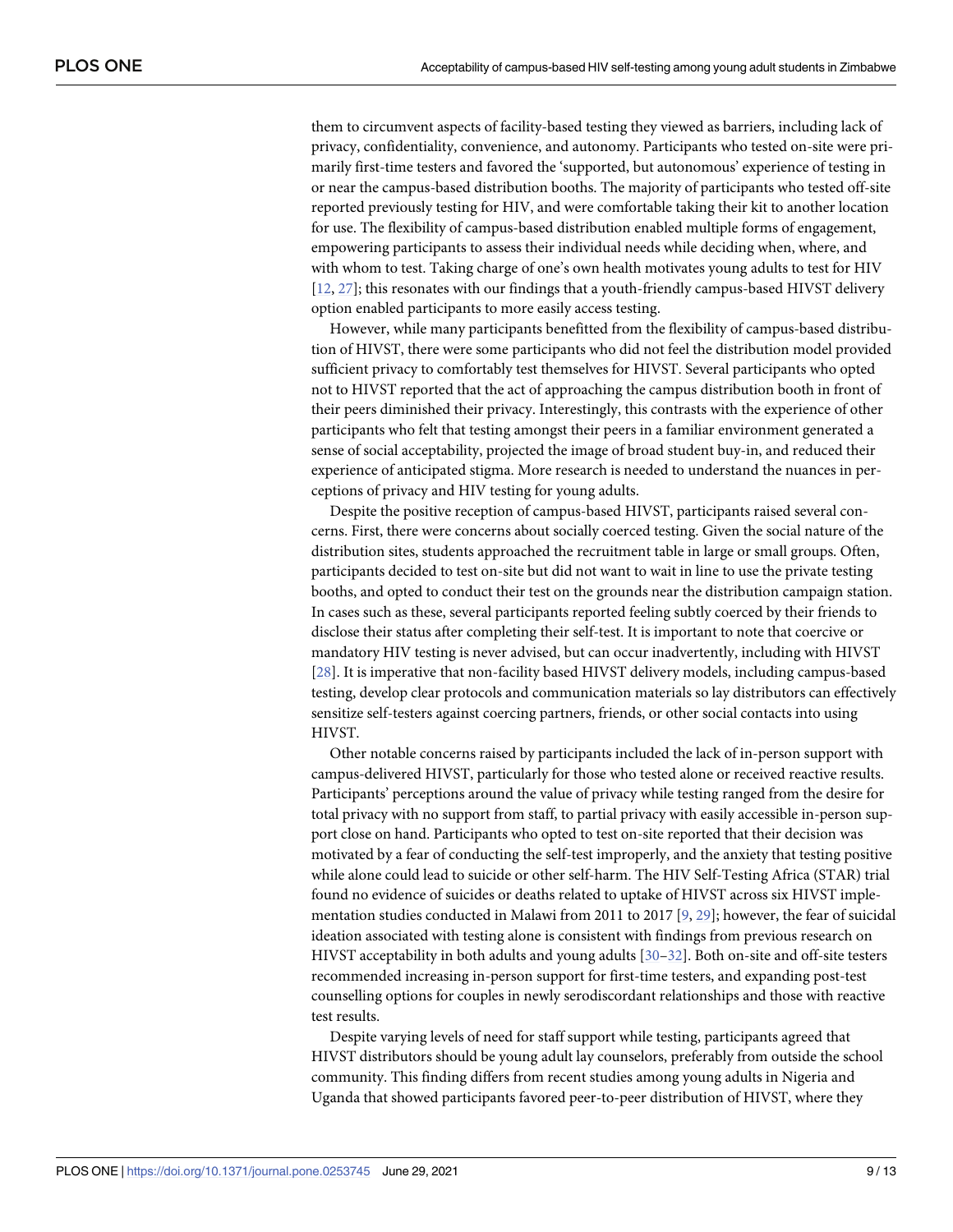<span id="page-9-0"></span>could access self-tests from a trusted leader of a social network within their community such as a savings group or girls club [[33](#page-12-0), [34](#page-12-0)]. This difference could be due to the highly networked nature of student communities within schools. A young adult counselor who is relatable, but not part of the school community, may be an attractive feature for participants wanting to easily access testing while maintaining privacy.

Participants also recommended that future campus-based HIVST delivery offer secondary distribution kits for partners, friends, or family members. Female participants in particular discussed how partner-delivery of HIVST would be a valuable extension to campus-based programming, as it would offer them an empowering tool to negotiate testing with their male partners. In 2019, the WHO recommended social-network based testing as part of an updated package of partner services among key populations [\[35](#page-12-0)]; index testing and secondary HIVST kit distribution were among novel testing approaches cited for consideration within these communities. While early evidence suggests they may increase HIV diagnoses, identify additional PLWHV, and increase acceptability of partner HIV services among key populations [\[35,](#page-12-0) [36\]](#page-12-0), there is limited research that examines the efficacy of these modalities among young adults. A recent study examining social harms incurred from partner-delivered HIVST found that coercion to test between adult partners in established relationships was seen as well-intentioned and socially appropriate [\[9\]](#page-11-0); however, currently it is unclear if coercion to test would be similarly interpreted during partner-delivered HIVST between young adults. More research is required to understand the acceptability and possible risks of these novel recruitment methods among young adults, as well as the feasibility of incorporating these methods into campusbased HIVST distribution.

This study is not without its limitations. The study focused primarily on participants attending technical vocational colleges, the majority of which were located in Harare. This may reduce the breadth of our findings. In addition, our relatively small sample size and nonrandomized sampling methods reduces the generalizability of the study. However, our findings are consistent with those from two campus-based HIVST distribution studies in South Africa and Democratic Republic of Congo [[18](#page-11-0), [19](#page-11-0)], and they further contribute to our understanding of young adults' acceptability and preferences of campus-based, youth-friendly HIVST distribution.

# **Conclusions**

As more PLWHV become aware of their status, innovative testing strategies are required to reach the first of the UNAIDS 95-95-95 goals by 2030. As a screening tool, HIVST is consistent with PEPFAR recommendations for scaling up efficient strategies that test fewer people but identify higher numbers of positive cases [[37](#page-12-0)]; however, HIVST distribution methods need to be strategically designed to reach distinct subpopulations. Our findings indicate that campusbased delivery of HIVST at tertiary-level schools in Zimbabwe is highly acceptable among young adults, and that uptake of HIVST through this distribution model is most promising if young adult lay counselors distribute self-tests, continuous counseling options are improved, and information sensitizing young people about socially coerced testing is provided alongside testing services. Implementing campus-based HIVST, alongside a combination of targeted HIVST strategies such as facility, community, and social network-based testing approaches will likely be necessary to close the gap in diagnostic coverage for young adults in Zimbabwe.

# **Supporting information**

**S1 [File.](http://www.plosone.org/article/fetchSingleRepresentation.action?uri=info:doi/10.1371/journal.pone.0253745.s001) COREQ checklist.** (DOCX)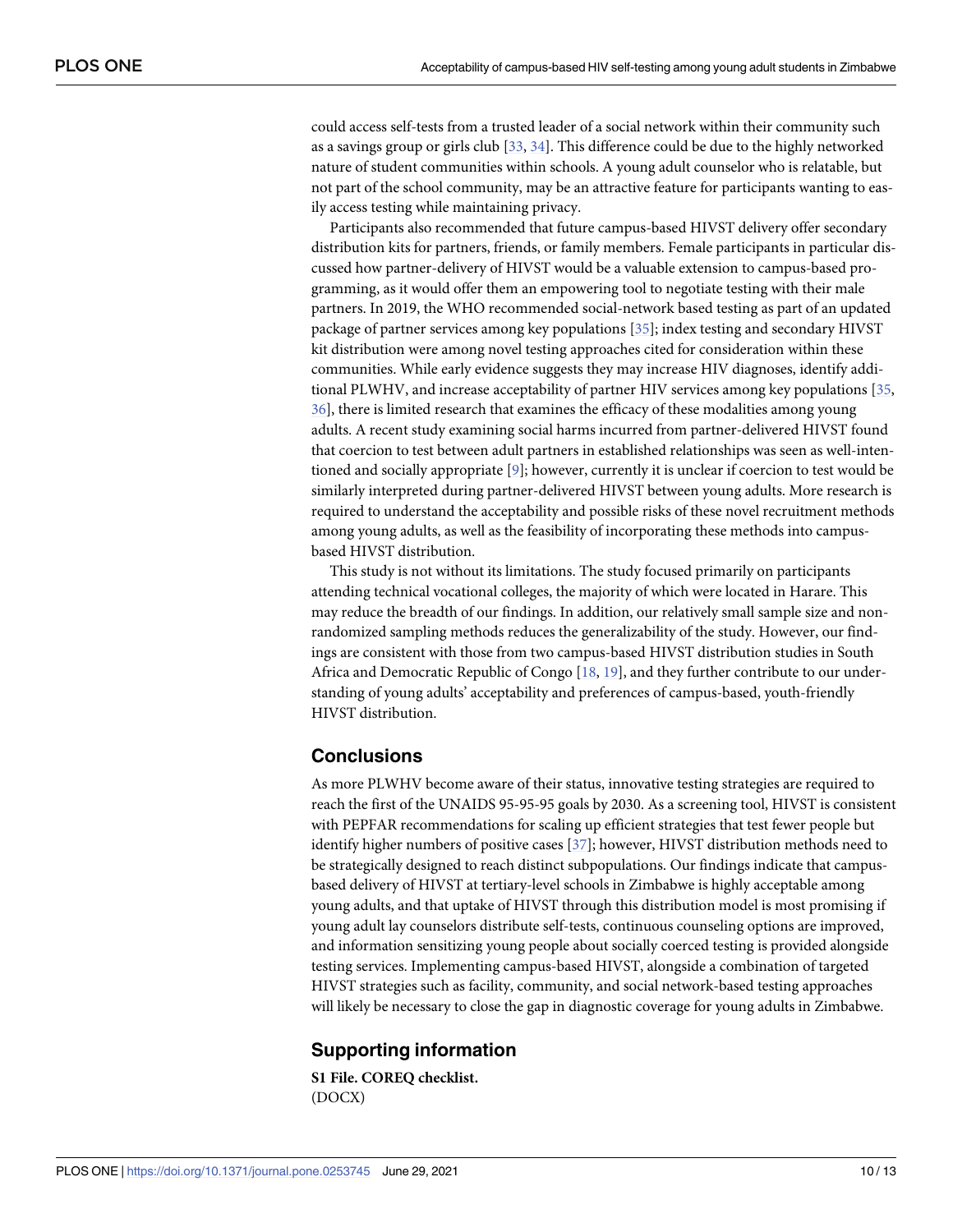<span id="page-10-0"></span>**S2 [File.](http://www.plosone.org/article/fetchSingleRepresentation.action?uri=info:doi/10.1371/journal.pone.0253745.s002) IDI topic guides.** (DOCX) **S3 [File.](http://www.plosone.org/article/fetchSingleRepresentation.action?uri=info:doi/10.1371/journal.pone.0253745.s003) FGD topic guide.** (DOCX) **S1 [Table.](http://www.plosone.org/article/fetchSingleRepresentation.action?uri=info:doi/10.1371/journal.pone.0253745.s004) Study site demographics.** (XLSX) **S2 [Table.](http://www.plosone.org/article/fetchSingleRepresentation.action?uri=info:doi/10.1371/journal.pone.0253745.s005) Implementation recommendations for campus-based HIVST distribution.** (XLSX)

#### **Acknowledgments**

The authors would like to acknowledge all of the young adults who agreed to participate in the study, and share their experiences of HIV self-testing.

## **Author Contributions**

**Conceptualization:** Andrea L. Koris, Kearsley A. Stewart, Grace McHugh.

**Data curation:** Andrea L. Koris, Daniel Mususa, Grace McHugh.

**Formal analysis:** Andrea L. Koris.

**Funding acquisition:** Kearsley A. Stewart, Rashida A. Ferrand, Grace McHugh.

**Investigation:** Andrea L. Koris.

**Methodology:** Andrea L. Koris, Grace McHugh.

**Project administration:** Andrea L. Koris, Daniel Mususa, Grace McHugh.

**Resources:** Grace McHugh.

**Supervision:** Kearsley A. Stewart, Rashida A. Ferrand, Grace McHugh.

**Visualization:** Andrea L. Koris.

**Writing – original draft:** Andrea L. Koris.

**Writing – review & editing:** Andrea L. Koris, Kearsley A. Stewart, Tiarney D. Ritchwood, Getrude Ncube, Rashida A. Ferrand, Grace McHugh.

#### **References**

- **[1](#page-1-0).** Weinhardt LS, Carey MP, Johnson BT, Bickham NL. Effects of HIV counseling and testing on sexual risk behavior: a meta-analytic review of published research, 1985–1997. Am J Public Health. 1999; 89: 1397–1405. <https://doi.org/10.2105/ajph.89.9.1397> PMID: [10474559](http://www.ncbi.nlm.nih.gov/pubmed/10474559)
- **[2](#page-1-0).** UNAIDS. Global AIDS update 2019—Communities at the centre—Defending rights, breaking barriers, reaching people with HIV services. 2019. Available: [https://www.unaids.org/sites/default/files/media\\_](https://www.unaids.org/sites/default/files/media_asset/2019-global-AIDS-update_en.pdf) [asset/2019-global-AIDS-update\\_en.pdf](https://www.unaids.org/sites/default/files/media_asset/2019-global-AIDS-update_en.pdf).
- **[3](#page-1-0).** UNAIDS. Miles to go: closing gaps, breaking barriers, righting injustices. 2018. Available: [https://www.](https://www.unaids.org/sites/default/files/media_asset/miles-to-go_en.pdf) [unaids.org/sites/default/files/media\\_asset/miles-to-go\\_en.pdf](https://www.unaids.org/sites/default/files/media_asset/miles-to-go_en.pdf).
- **[4](#page-1-0).** UNAIDS. UNAIDS Data 2019. 2019. Available: [https://www.unaids.org/sites/default/files/media\\_asset/](https://www.unaids.org/sites/default/files/media_asset/2019-UNAIDS-data_en.pdf) [2019-UNAIDS-data\\_en.pdf.](https://www.unaids.org/sites/default/files/media_asset/2019-UNAIDS-data_en.pdf)
- **[5](#page-1-0).** HIV Statistics—Global and Regional Trends. In: UNICEF DATA [Internet]. [cited 16 Dec 2020]. Available: [https://data.unicef.org/topic/hivaids/global-regional-trends/.](https://data.unicef.org/topic/hivaids/global-regional-trends/)
- **[6](#page-1-0).** Hatzold K, Gudukeya S, Mutseta MN, Chilongosi R, Nalubamba M, Nkhoma C, et al. HIV self-testing: breaking the barriers to uptake of testing among men and adolescents in sub-Saharan Africa,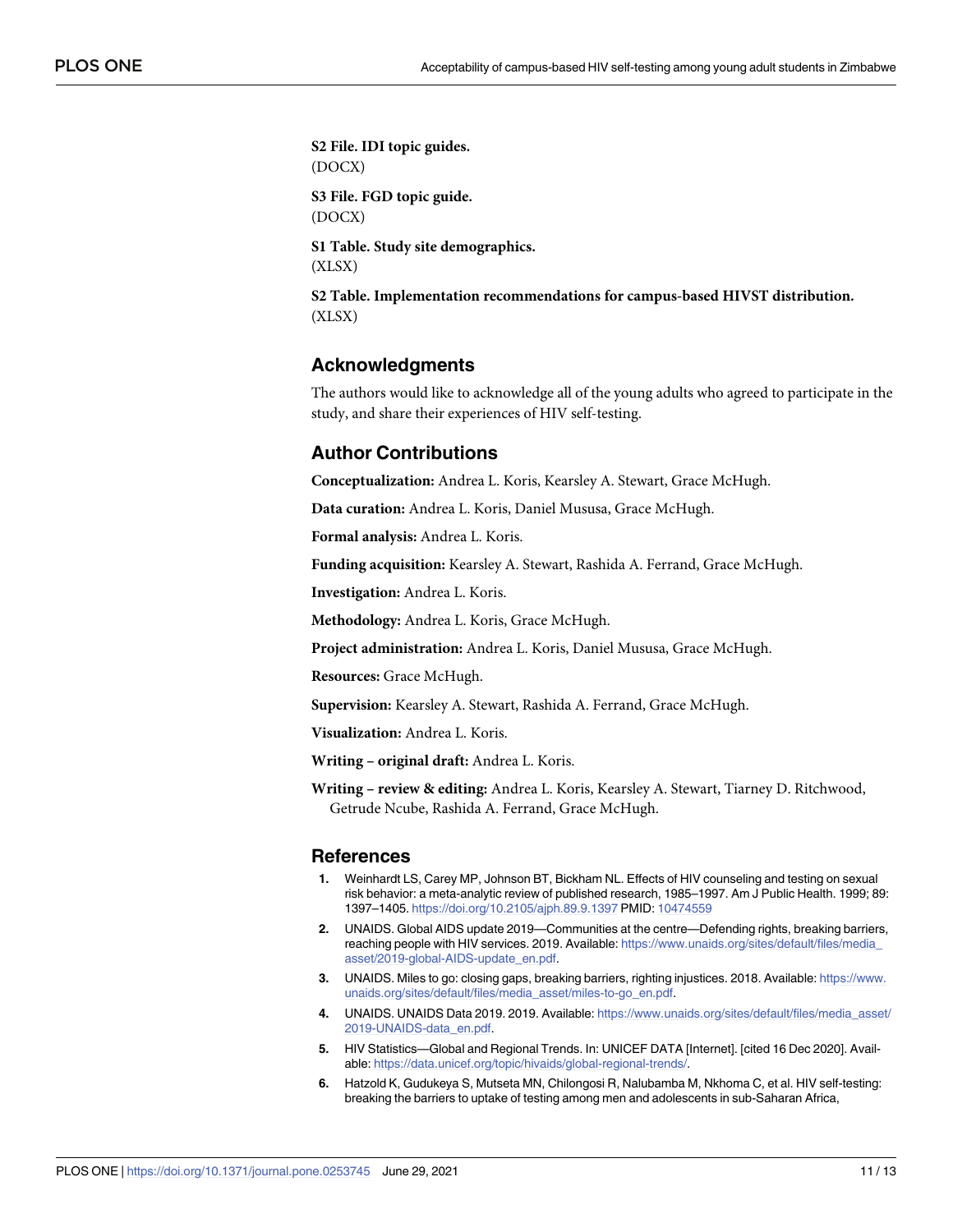experiences from STAR demonstration projects in Malawi, Zambia and Zimbabwe. Journal of the International AIDS Society. 2019; 22: 43–52. <https://doi.org/10.1002/jia2.25244> PMID: [30907505](http://www.ncbi.nlm.nih.gov/pubmed/30907505)

- <span id="page-11-0"></span>**7.** Johnson CC, Kennedy C, Fonner V, Siegfried N, Figueroa C, Dalal S, et al. Examining the effects of HIV self-testing compared to standard HIV testing services: a systematic review and meta-analysis. J Int AIDS Soc. 2017; 20. <https://doi.org/10.7448/IAS.20.1.21594> PMID: [28530049](http://www.ncbi.nlm.nih.gov/pubmed/28530049)
- **[8](#page-1-0).** Pettifor A, Lippman SA, Kimaru L, Haber N, Mayakayaka Z, Selin A, et al. HIV self-testing among young women in rural South Africa: A randomized controlled trial comparing clinic-based HIV testing to the choice of either clinic testing or HIV self-testing with secondary distribution to peers and partners. EClinicalMedicine. 2020; 21. Available: <https://www.ncbi.nlm.nih.gov/pmc/articles/PMC7171186/>. [https://doi.](https://doi.org/10.1016/j.eclinm.2020.100327) [org/10.1016/j.eclinm.2020.100327](https://doi.org/10.1016/j.eclinm.2020.100327) PMID: [32322811](http://www.ncbi.nlm.nih.gov/pubmed/32322811)
- **[9](#page-1-0).** Kumwenda MK, Johnson CC, Choko AT, Lora W, Sibande W, Sakala D, et al. Exploring social harms during distribution of HIV self-testing kits using mixed-methods approaches in Malawi. Journal of the International AIDS Society. 2019; 22: e25251. <https://doi.org/10.1002/jia2.25251> PMID: [30907508](http://www.ncbi.nlm.nih.gov/pubmed/30907508)
- **[10](#page-1-0).** Ministry of Health and Childcare. Zimbabwe Population-Based HIV Impact Assessment. 2016. Available: [https://phia.icap.columbia.edu/wp-content/uploads/2017/11/ZIMPHIA\\_First\\_Report\\_FINAL.pdf](https://phia.icap.columbia.edu/wp-content/uploads/2017/11/ZIMPHIA_First_Report_FINAL.pdf).
- **[11](#page-1-0).** Strauss M, Rhodes B, George G. A qualitative analysis of the barriers and facilitators of HIV counselling and testing perceived by adolescents in South Africa. BMC Health Serv Res. 2015; 15: 250. [https://doi.](https://doi.org/10.1186/s12913-015-0922-0) [org/10.1186/s12913-015-0922-0](https://doi.org/10.1186/s12913-015-0922-0) PMID: [26123133](http://www.ncbi.nlm.nih.gov/pubmed/26123133)
- **[12](#page-8-0).** Ferrand RA, Trigg C, Bandason T, Ndhlovu CE, Mungofa S, Nathoo KJ, et al. Perception of risk of vertically acquired HIV infection and acceptability of provider-initiated testing and counseling among adolescents in Zimbabwe. American journal of public health. 2011; 101: 2325–2332. [https://doi.org/10.2105/](https://doi.org/10.2105/AJPH.2011.300250) [AJPH.2011.300250](https://doi.org/10.2105/AJPH.2011.300250) PMID: [22021300](http://www.ncbi.nlm.nih.gov/pubmed/22021300)
- **[13](#page-1-0).** Kurth AE, Lally MA, Choko AT, Inwani IW, Fortenberry JD. HIV testing and linkage to services for youth. J Int AIDS Soc. 2015; 18. <https://doi.org/10.7448/IAS.18.2.19433> PMID: [25724506](http://www.ncbi.nlm.nih.gov/pubmed/25724506)
- **[14](#page-1-0).** World Health Organization. Making health services adolescent friendly: developing national quality standards for adolescent-friendly health services. 2012. Available: [https://apps.who.int/iris/bitstream/](https://apps.who.int/iris/bitstream/handle/10665/75217/9789241503594_eng.pdf;jsessionid=41136FDFAAB88159C9F4B6CC79C1D69F?sequence=1) [handle/10665/75217/9789241503594\\_eng.pdf;jsessionid=](https://apps.who.int/iris/bitstream/handle/10665/75217/9789241503594_eng.pdf;jsessionid=41136FDFAAB88159C9F4B6CC79C1D69F?sequence=1) [41136FDFAAB88159C9F4B6CC79C1D69F?sequence=1](https://apps.who.int/iris/bitstream/handle/10665/75217/9789241503594_eng.pdf;jsessionid=41136FDFAAB88159C9F4B6CC79C1D69F?sequence=1).
- **[15](#page-1-0).** Smith P, Marcus R, Bennie T, Nkala B, Nchabeleng M, Latka MH, et al. What do South African adolescents want in a sexual health service? Evidence from the South African Studies on HIV in Adolescents (SASHA) project. South African Medical Journal. 2018; 108: 677. [https://doi.org/10.7196/SAMJ.2018.](https://doi.org/10.7196/SAMJ.2018.v108i8.13013) [v108i8.13013](https://doi.org/10.7196/SAMJ.2018.v108i8.13013) PMID: [30182885](http://www.ncbi.nlm.nih.gov/pubmed/30182885)
- **[16](#page-1-0).** Simms V, Dauya E, Dakshina S, Bandason T, McHugh G, Munyati S, et al. Community burden of undiagnosed HIV infection among adolescents in Zimbabwe following primary healthcare-based providerinitiated HIV testing and counselling: A cross-sectional survey. PLoS Med. 2017; 14: e1002360. [https://](https://doi.org/10.1371/journal.pmed.1002360) [doi.org/10.1371/journal.pmed.1002360](https://doi.org/10.1371/journal.pmed.1002360) PMID: [28742829](http://www.ncbi.nlm.nih.gov/pubmed/28742829)
- **[17](#page-1-0).** Shisana O., et al. South African national HIV prevalence, incidence and behaviour survey. 2012 [cited 24 May 2021]. Available: [http://www.hsrc.ac.za/en/research-outputs/view/6871.](http://www.hsrc.ac.za/en/research-outputs/view/6871)
- **[18](#page-1-0).** Mokgatle MM, Madiba S. High Acceptability of HIV Self-Testing among Technical Vocational Education and Training College Students in Gauteng and North West Province: What Are the Implications for the Scale Up in South Africa? PLoS ONE. 2017; 12: e0169765. [https://doi.org/10.1371/journal.pone.](https://doi.org/10.1371/journal.pone.0169765) [0169765](https://doi.org/10.1371/journal.pone.0169765) PMID: [28141858](http://www.ncbi.nlm.nih.gov/pubmed/28141858)
- **[19](#page-1-0).** Tonen-Wolyec S, Mbopi-Kéou F-X, Batina-Agasa S, Kalla GCM, Noubom M, Mboumba Bouassa R-S, et al. Acceptability of HIV self-testing in African students: a cross-sectional survey in the Democratic Republic of Congo. Pan Afr Med J. 2019; 33. <https://doi.org/10.11604/pamj.2019.33.83.18586> PMID: [31448045](http://www.ncbi.nlm.nih.gov/pubmed/31448045)
- **[20](#page-1-0).** Young Adult Health and Well-Being: A Position Statement of the Society for Adolescent Health and Medicine. Journal of Adolescent Health. 2017; 60: 758–759. [https://doi.org/10.1016/j.jadohealth.2017.](https://doi.org/10.1016/j.jadohealth.2017.03.021) [03.021](https://doi.org/10.1016/j.jadohealth.2017.03.021) PMID: [28532650](http://www.ncbi.nlm.nih.gov/pubmed/28532650)
- **[21](#page-2-0).** Tong A, Sainsbury P, Craig J. Consolidated criteria for reporting qualitative research (COREQ): a 32 item checklist for interviews and focus groups. International Journal for Quality in Health Care. 2007; 19: 349–357. <https://doi.org/10.1093/intqhc/mzm042> PMID: [17872937](http://www.ncbi.nlm.nih.gov/pubmed/17872937)
- **[22](#page-2-0).** Ministry of Health and Childcare. Zimbabwe National Guidelines for HIV Testing and Counseling in Children and Adolescents. 2014. Available: [https://depts.washington.edu/edgh/zw/hit/web/project](https://depts.washington.edu/edgh/zw/hit/web/project-resources/HTC_guidelines_children2014.pdf)[resources/HTC\\_guidelines\\_children2014.pdf](https://depts.washington.edu/edgh/zw/hit/web/project-resources/HTC_guidelines_children2014.pdf).
- **[23](#page-2-0).** Sandelowski M. Sample size in qualitative research. Research in Nursing & Health. 1995; 18: 179–183. <https://doi.org/10.1002/nur.4770180211> PMID: [7899572](http://www.ncbi.nlm.nih.gov/pubmed/7899572)
- **[24](#page-3-0).** Guest G, Bunce A, Johnson L. How Many Interviews Are Enough?: An Experiment with Data Saturation and Variability. Field Methods. 2006; 18: 59–82. <https://doi.org/10.1177/1525822X05279903>